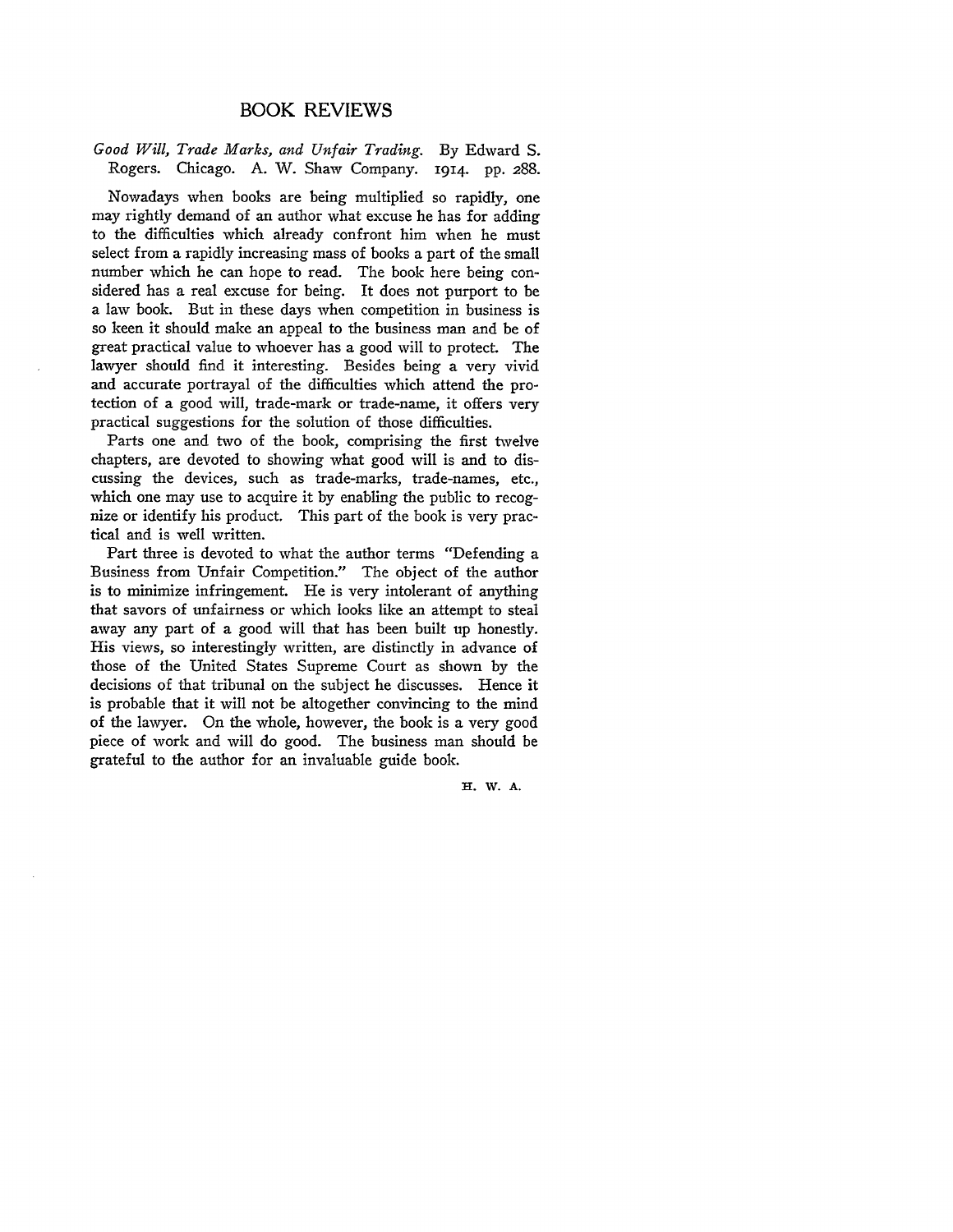*Bender's War Revenue Law, 1914.* Annotated With Reference To Earlier Acts And To Other Extant Laws. **By** the Publisher's Editorial Staff. Albany, New York. Matthew Bender & Co. **pp.** XIV and 181.

This little work is distinctly valuable and has been prepared with great care. **By** way of introduction the editors give us a sketch of the development of the Internal Revenue System as illustrated in federal statutes beginning March'3, **1791.** The new law is presented with each section carefully annotated, the references including pertinent legislation and abundant citation of federal cases and such sources as the opinions of attorneysgeneral, etc. Appendant to the text is an exceedingly useful list of books and pamphlets touching the general subject. Both for the citizen, who is anxious to estimate his burdens as well as his privileges under federal law, and for the practicing lawyer this volume will prove an invaluable aid and can be very heartily commended to all seeking assistance or information in the field of which it treats. Our act of 1914 is essentially a revival of the legislation of 1898. The various rulings contained in Treasury Decisions touching the interpretation of that legislation, while not conclusive, will doubtless afford a guide to controversies likely to arise touching the new law. The editors have therefore made it a special feature of their work to indicate the cases of an administrative character which may throw light upon the new regulations. It is reasonably certain that no one will need to look further than this little volume and its references for a solution of the administrative problems begotten by this taxation.

**G. E. S.**

*The Doctrine of Judicial Review.* By Edwin **S.** Corwin. Princeton. Princeton University Press. 1914. **pp.** VII and **177.**

*"Marbury v. Madison* and the Doctrine of Judicial Review," "We the People," "The Peletiah Webster Myth," "The Dred Scott Decision," and "Some Possibilities in the Way of Treaty-Making" are the titles of the five essays comprised in this book. **All** of them should be of interest to the legal profession. The book is written essentially from the point of view of the historian. It is a historical research into the power of courts to